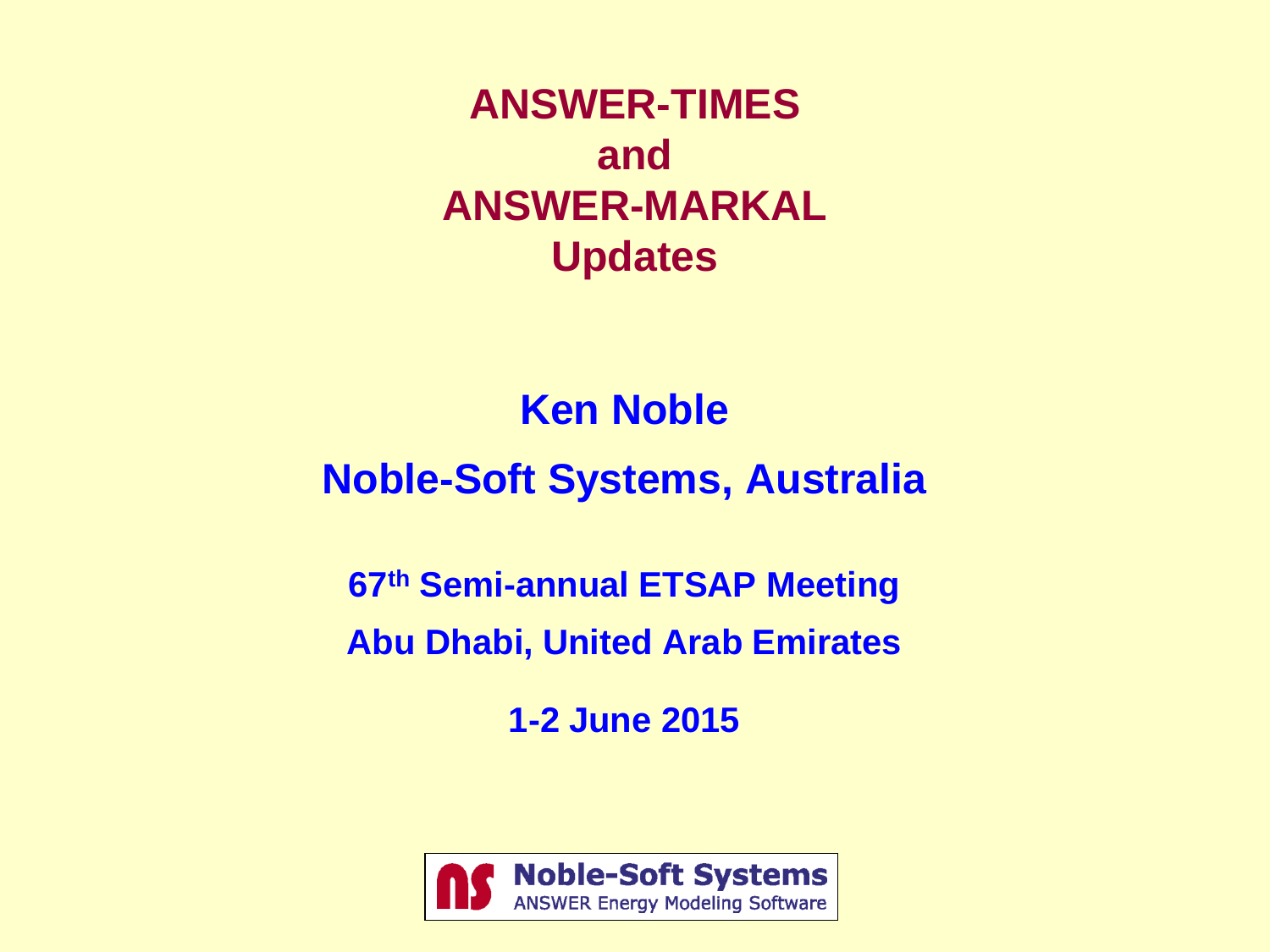## **Acknowledgments**

### *Gary Goldstein, DecisionWare Group USA, for suggesting:*

- *Enhancements to ANSWER-TIMES "Import Model Data from Excel" facility*
- *Creation of a new version of the ANSWER-TIMES Smart Workbooks, similar to the ANSWER-MARKAL Smart Workbooks, to facilitate migration of USEPA US9r MARKAL data across to TIMES*

### *Antti Lehtila, VTT Energy Finland*

 *For his continued generous assistance re assorted technical aspects of TIMES*

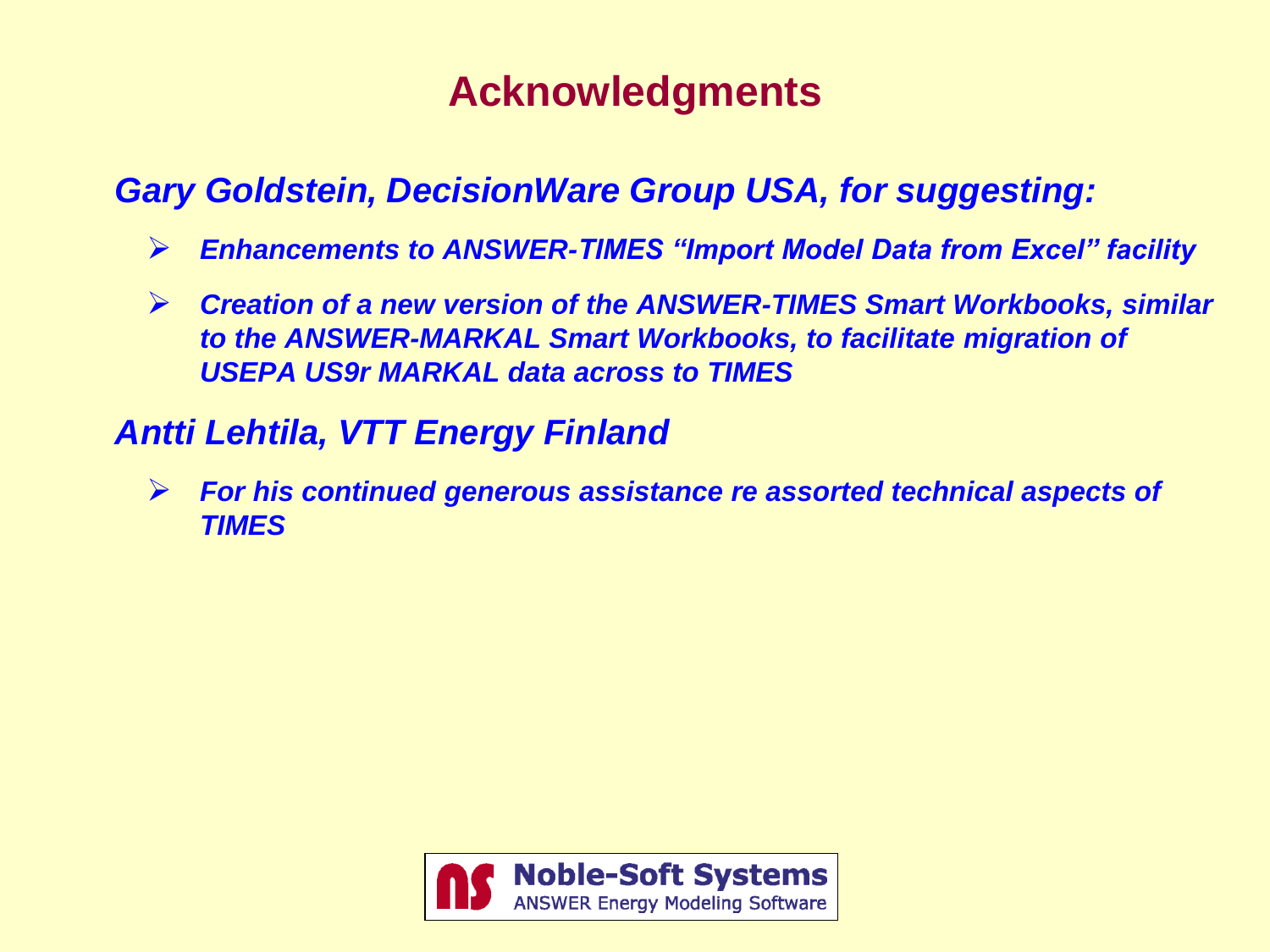# **ANSWER-TIMES Latest Enhancements - Summary**

## *ANSWER-TIMES v6.9.7 Update released April 2015*

- *Support for most recent TIMES GAMS code version 3.8.4 (May 2015)*
- *Makes available first 64-bit Excel compatible version of original ANSWER-TIMES Smart Workbook ("master" XLSM ANSWER-TIMESver1-691.xlsm), along with Manual with all screenshots and text updated*
- *"Import Model Data from Excel" enhanced by addition of "Remember Settings by Scenario" facility and of a new "Excel Files in Same Folder as Current Database" checkbox option*
- *Decided to delay release of 64-bit Excel compatible version of ANSWER-TIMES ver2 Smart Workbooks, pending further enhancements (required for ETSAP TIMES Starter Model) of beta version*
	- **Potential for these enhancements to create compatibility issues with current beta version**

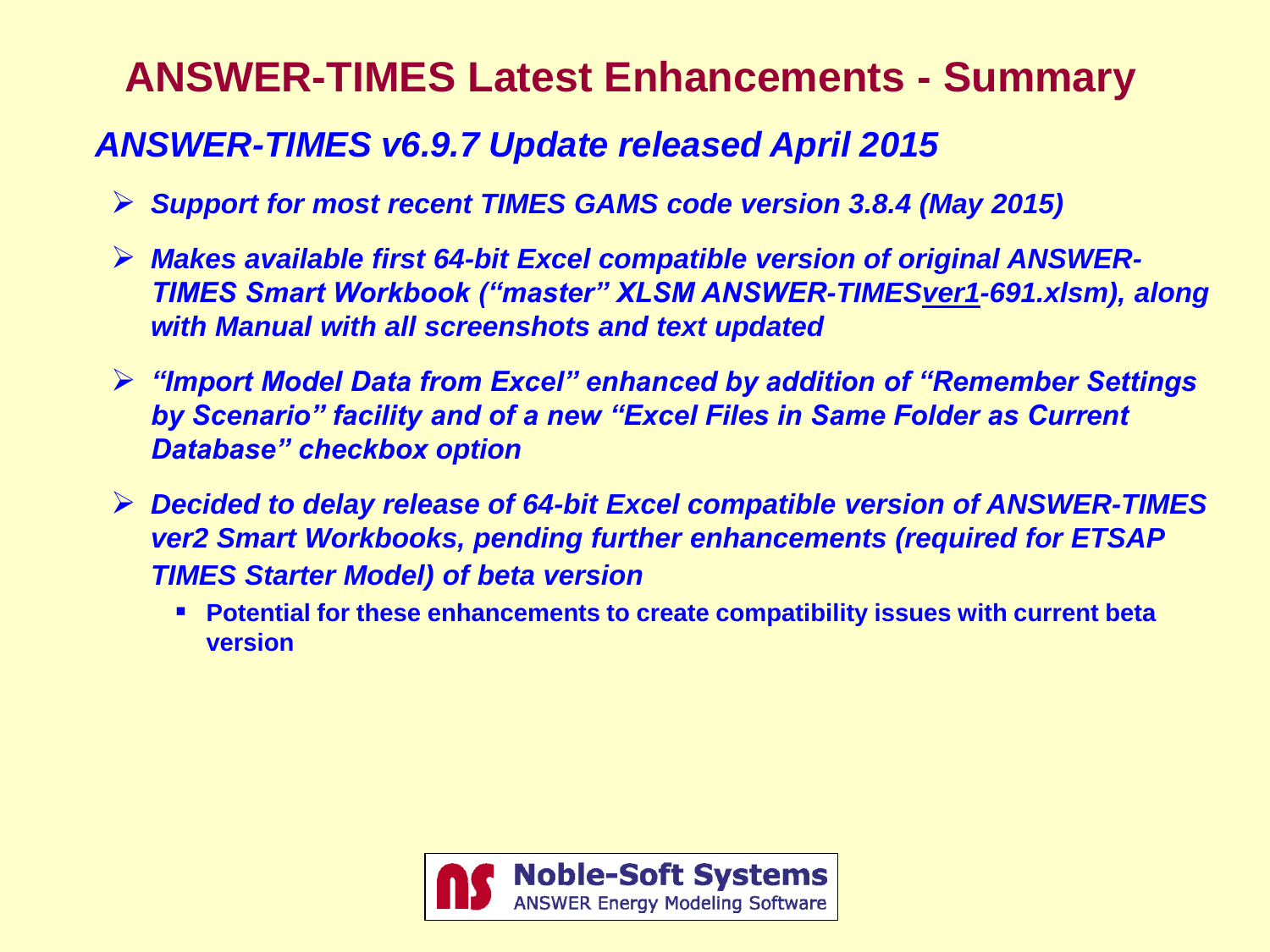# **ANSWER-TIMES Library Region Latest Enhancements**

## *ANSWER-TIMES Library Region v6.9.7 Update released May 2015*

- *Special Library Region version of ANSWER-TIMES is used by IEA Paris for their ETP (Energy Technology Perspectives) model*
- *Primary purpose of update – provide support for most recent TIMES GAMS code version 3.8.4 (April 2015)*
- *"Import Model Data from Excel" enhanced by addition of "Remember Settings by Scenario" facility and of a new "Excel Files in Same Folder as Current Database" checkbox option*
- *A few other enhancements made to standard version of ANSWER-TIMES over the past 18 months have also been incorporated*

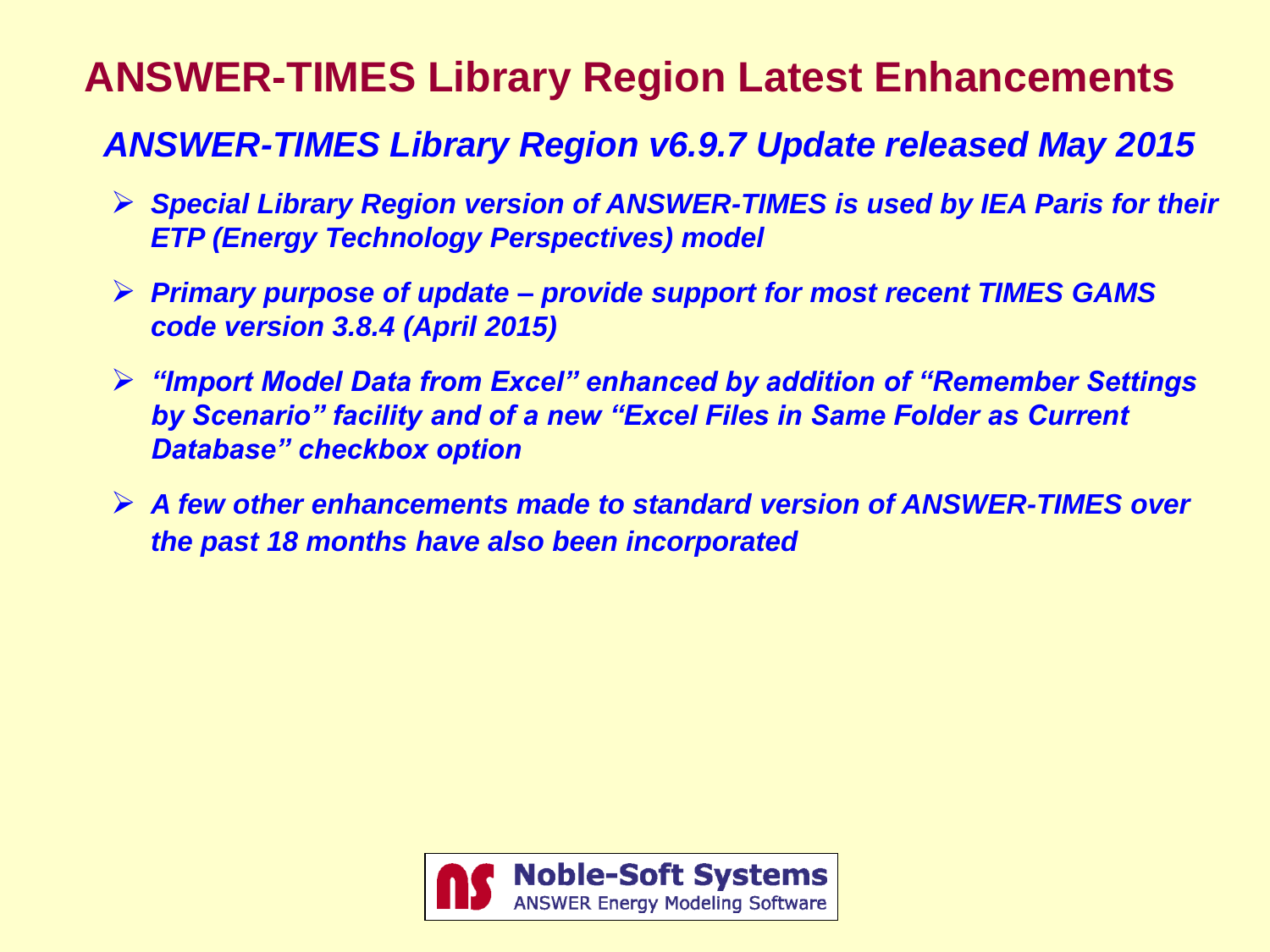# **ANSWER-TIMES Latest Enhancements – 1**

## *Support for most recent ETSAP TIMES GAMS code version 3.8.4 (May 2015)*

- *Main features of TIMES GAMS code v3.8.4 as compared with TIMES GAMS code v3.6.0 distributed with* **ANSWER-TIMES v6.9.1** *(May 2014):*
	- **Addition of dedicated ramping constraints**
	- **Addition of flow-based maximum availability factors (implemented as a variant of NCAP\_AFC/NCAP\_AFAC parameters)**
	- **Enhanced TIMES-MACRO-MSA released October 31 2014 (see ETSAP website under Documentation/TIMES/Extensions/Macro MSA)**
	- **Added support for CHP modeling via CDME & BPME (c.f. via NCAP CEH & ACT EFF)**
- *New Data Parameters Added to TIMES and ANSWER-TIMES*
	- **ACT\_UPS(REG,YEAR,PRC,TS,BD) – Max. change in load level in proportion to capacity, per hour (used for dedicated ramping constraints)**
	- **NCAP\_AFCS(REG,YEAR,PRC,CG,TS) – Availability of capacity for CG, by Timeslice**
	- **NCAP\_BPME(REG,YEAR,PRC) – Back pressure mode efficiency**
	- **NCAP\_CDME(REG,YEAR,PRC) – Condensing mode efficiency**
	- **TM\_HSX(REG,YEAR) – Hockey-stick exponent for non-market damage**
	- **TM\_MDTL(REG) – Linear coefficient for market damage**
	- **TM\_MDTQ(REG) – Quadratic coefficient for market damage**

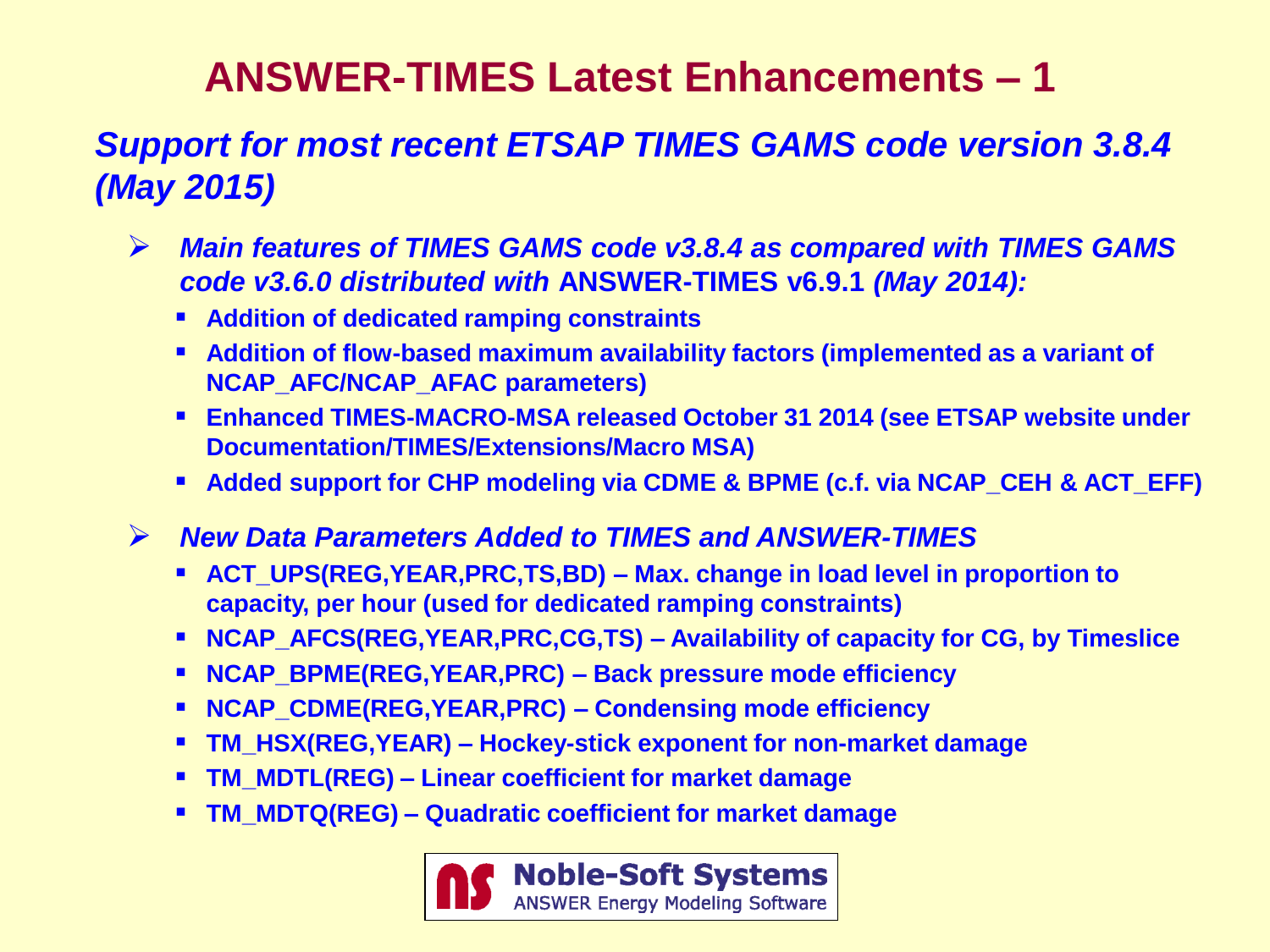# **ANSWER-TIMES Latest Enhancements – 2**

*The need for 64-bit Excel compatible ANSWER-TIMES Smart XLSM (same considerations apply to ANSWER-MARKAL Smart XLSM)*

- *You can be running a 32-bit or a 64-bit Windows operating system – I'd expect all of you would be running a 64-bit Windows OS*
- *If you're running a 64-bit Windows OS and running Excel 2010 or higher (as part of Office 2010 or higher), you might be running the 32-bit version of Excel (Office) or you might be running the 64-bit version*
- *The 32-bit ANSWER-TIMES Smart XLSMs (ver1 and ver2) are incompatible with the 64-bit version of Excel (owing to Microsoft Excel 64-bit VBA limitations, e.g. no support for treeview, listview)*
- *VBA for both ver1 and ver2 ANSWER-TIMES Smart XLSMs has been significantly recoded to be 64-bit Excel compatible*

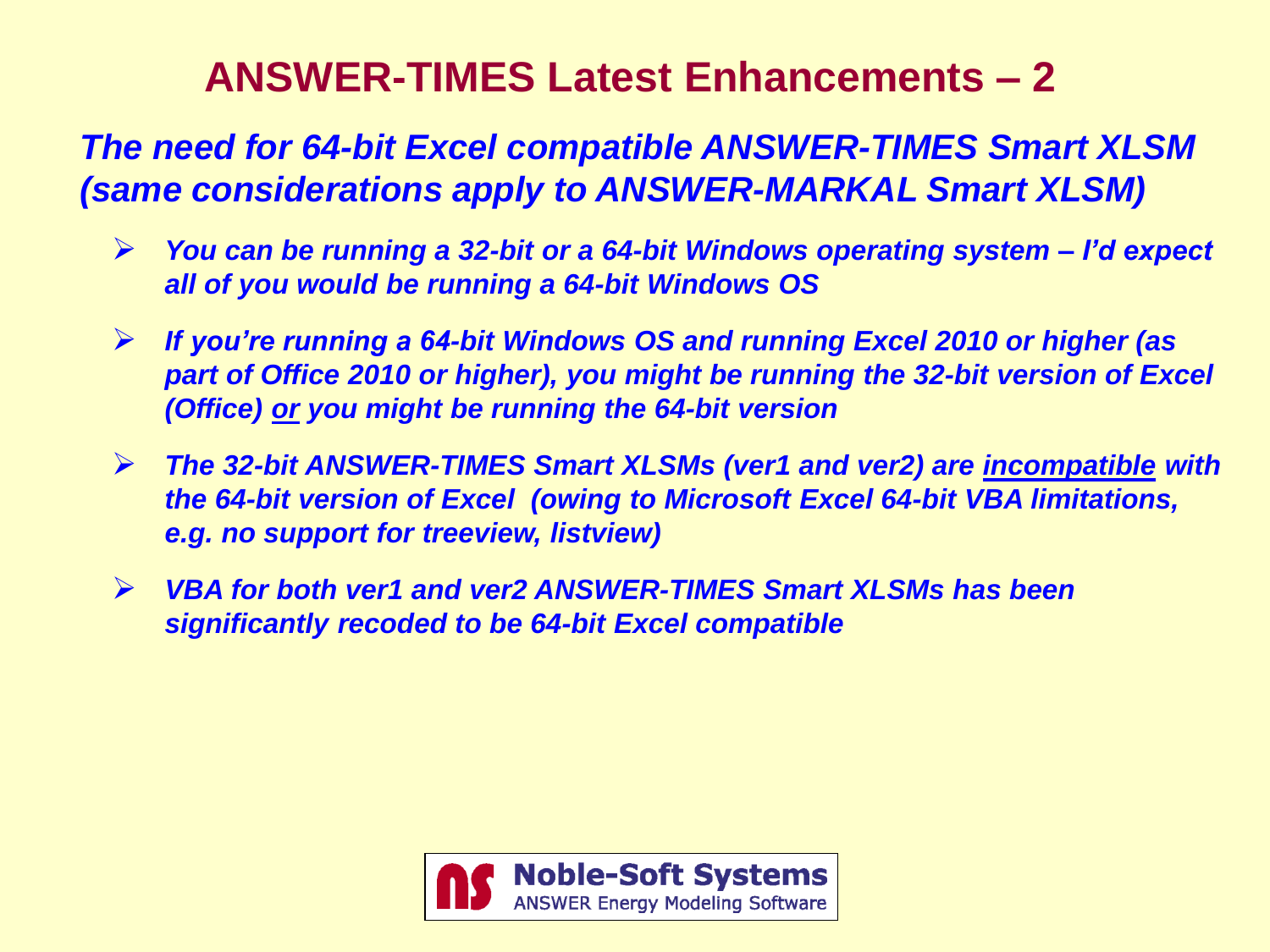## **ANSWER-TIMES Latest Enhancements – 3**

## *"Import Model Data from Excel" enhanced by addition of 'Remember Settings by Scenario' facility*

 *Database remembers all settings of "Import Model Data from Excel" form for previous Import into a Scenario – facilitates model development cycle*

| imported into an existing ANSWER database.                                                                                                        |                     |         |                                   |
|---------------------------------------------------------------------------------------------------------------------------------------------------|---------------------|---------|-----------------------------------|
| Target Scenario:<br>Scenario: NT-PP<br>Date of Last Import: 2014/11/04 23:49:13<br>Before Import, Delete Online Results involving Target Scenario |                     |         |                                   |
| <b>Excel Files to be Imported</b><br>FileName                                                                                                     | Date Modified       | Status  | Add                               |
| 鸟 C:\AnswerTIMESv6\Answer_Databases\Turkey\AT2_Turkey_NewTechPP(v01a).xlsm_                                                                       | 2014/11/04 23:40:53 | Earlier | Remove                            |
|                                                                                                                                                   |                     |         |                                   |
|                                                                                                                                                   |                     |         |                                   |
|                                                                                                                                                   |                     |         |                                   |
| Excel Files in Same Folder as Current Database<br>$\nabla$ Excel Files contain I/E Opt Column<br>M.                                               |                     |         | Remove All<br>Up<br>Dn<br>Regions |
| <b>Options</b><br>□ Import only Modified or Added Excel Files                                                                                     |                     |         |                                   |
| Strong Checking of TS and TID Data Parameters<br>⊽                                                                                                |                     |         |                                   |
| Merge/Overwrite information in the Target Scenario with that on Sheets being Imported<br>o                                                        |                     |         | Details<br>Details<br>Details     |

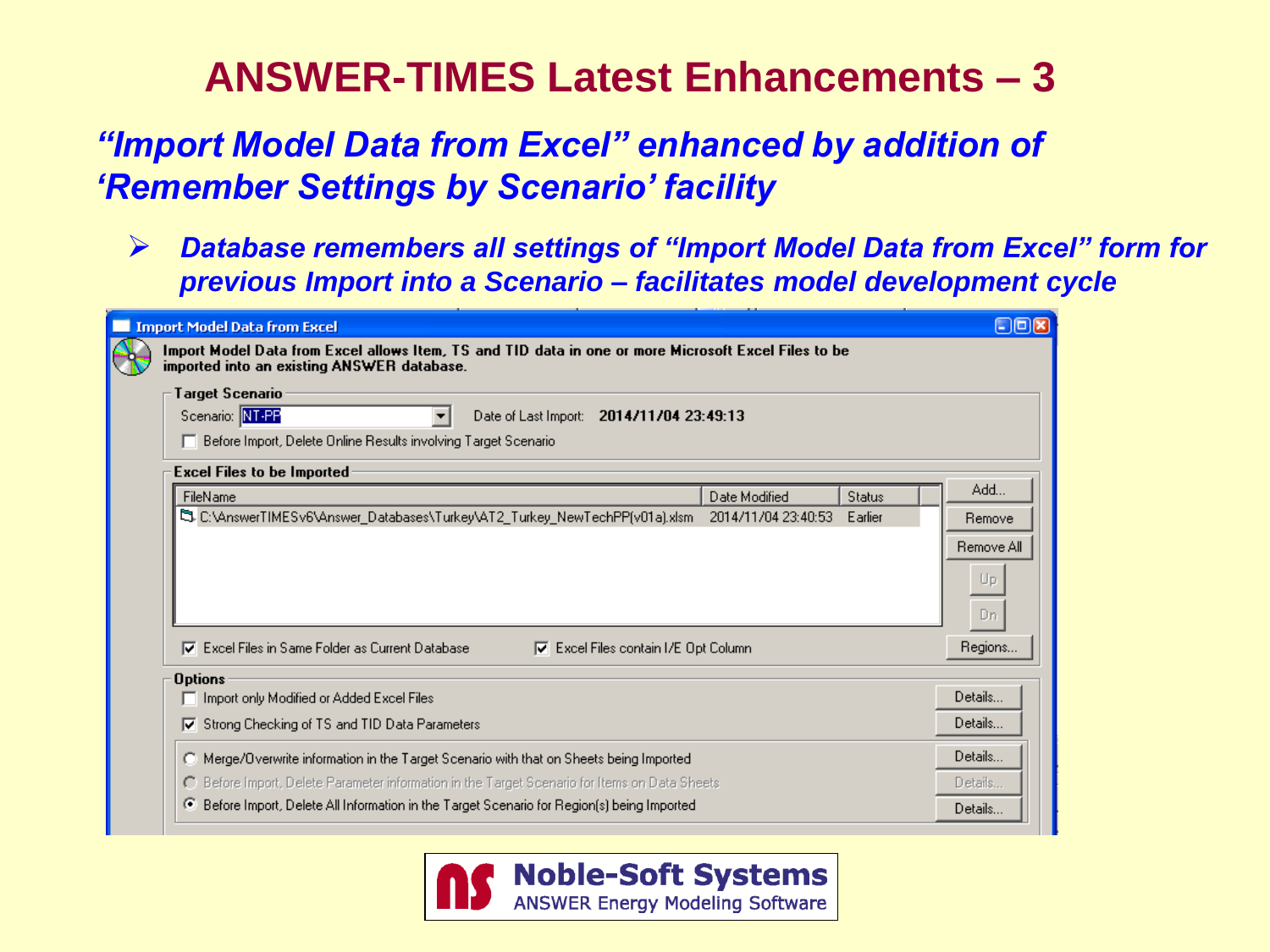# **ANSWER-TIMES Latest Enhancements – 4A**

### *Creation of ANSWER-TIMES Version 2 Smart Workbooks, with Parameters as column headers on Data sheets*

#### *Commodities Smart Sheet – use of [CommUnit] Smart Button*

|                | А                            | в                              | С                                       |                 | Е                                                                                                                                |   |
|----------------|------------------------------|--------------------------------|-----------------------------------------|-----------------|----------------------------------------------------------------------------------------------------------------------------------|---|
|                | Commodities                  | GLOBAL, TURKEY, IMPEXP, MINRNW |                                         |                 |                                                                                                                                  |   |
| $\overline{2}$ |                              |                                |                                         |                 |                                                                                                                                  |   |
| $\overline{3}$ | <b>Check Sheet</b>           |                                |                                         |                 |                                                                                                                                  |   |
| 4              |                              |                                |                                         |                 |                                                                                                                                  |   |
| 5              |                              |                                |                                         | <b>CommUnit</b> | <b>Set Memberships</b>                                                                                                           |   |
| 6              |                              |                                |                                         |                 |                                                                                                                                  |   |
| 7              |                              | CommName                       | CommDesc                                | <b>CommUnit</b> | <b>Set Memberships</b>                                                                                                           |   |
| 8              | * Energy Carriers            |                                |                                         |                 |                                                                                                                                  |   |
| 9              | <b>TURKEY</b>                | <b>ELCT</b>                    | <b>Electricity to Transmission Grid</b> | PJ              | <b>COM, NRG, DAYNITE, ELC</b>                                                                                                    |   |
| 10             |                              | <b>ELCD</b>                    | <b>Electricity to Distribution Grid</b> | <b>PJ</b>       | <b>COM.NRG.DAYNITE.ELC</b>                                                                                                       |   |
| 11             |                              | <b>HEAT</b>                    | Heat                                    | PJ              | <b>Specify Commodity Unit</b>                                                                                                    | ⊠ |
| 12             | * Commodities to Electricity |                                |                                         |                 |                                                                                                                                  |   |
| 13             | <b>TURKEY</b>                | PWRCOALHRD                     | Coal to electricty generation           | <b>PJ</b>       | To specify a Unit, click on the Unit in the treeview and then<br>click on the OK button (or just double-click on the Unit in the |   |
| 14             |                              | <b>PWRCOALLIG</b>              | Lignite coal to electricty generati PJ  |                 | treeview).                                                                                                                       |   |
| 15             |                              | <b>PWROILDSL</b>               | Diesel to electricty generation         | PJ              |                                                                                                                                  |   |
| 16             |                              | <b>PWRGASNGA</b>               | Natural Gas to electricity genera PJ    |                 | Commodity                                                                                                                        |   |
| 17             |                              | <b>PWRRNWHYD</b>               | Water for hydropower                    | <b>PJ</b>       | ■ 2012 US million dollars (2012\$USm)                                                                                            |   |
| 18             |                              | <b>PWRRNWBIO</b>               | <b>Biomass to Electricity Sector</b>    | <b>PJ</b>       | billion lumen (bn-lum)<br>昏<br>[billion-passenger-kilometres (bn-pass-km)]<br>B                                                  |   |
| 19             |                              | <b>PWRRNWWND</b>               | Wind to Electricity Sector              | PJ              | billion-tonne-kilometres (bn-t-km)<br>B                                                                                          |   |
| 20             |                              | <b>PWRRNWSOL</b>               | Solar to Electricity Sector             | PJ              | B<br>billion-vehicle-kilometres (Bv-km)                                                                                          |   |
| 21             |                              | <b>PWRNWGEO</b>                | Geothermal to Electricity Sector   PJ   |                 | B<br>million tonnes (mt)                                                                                                         |   |
|                |                              |                                |                                         |                 | b<br>petajoules (PJ)                                                                                                             |   |

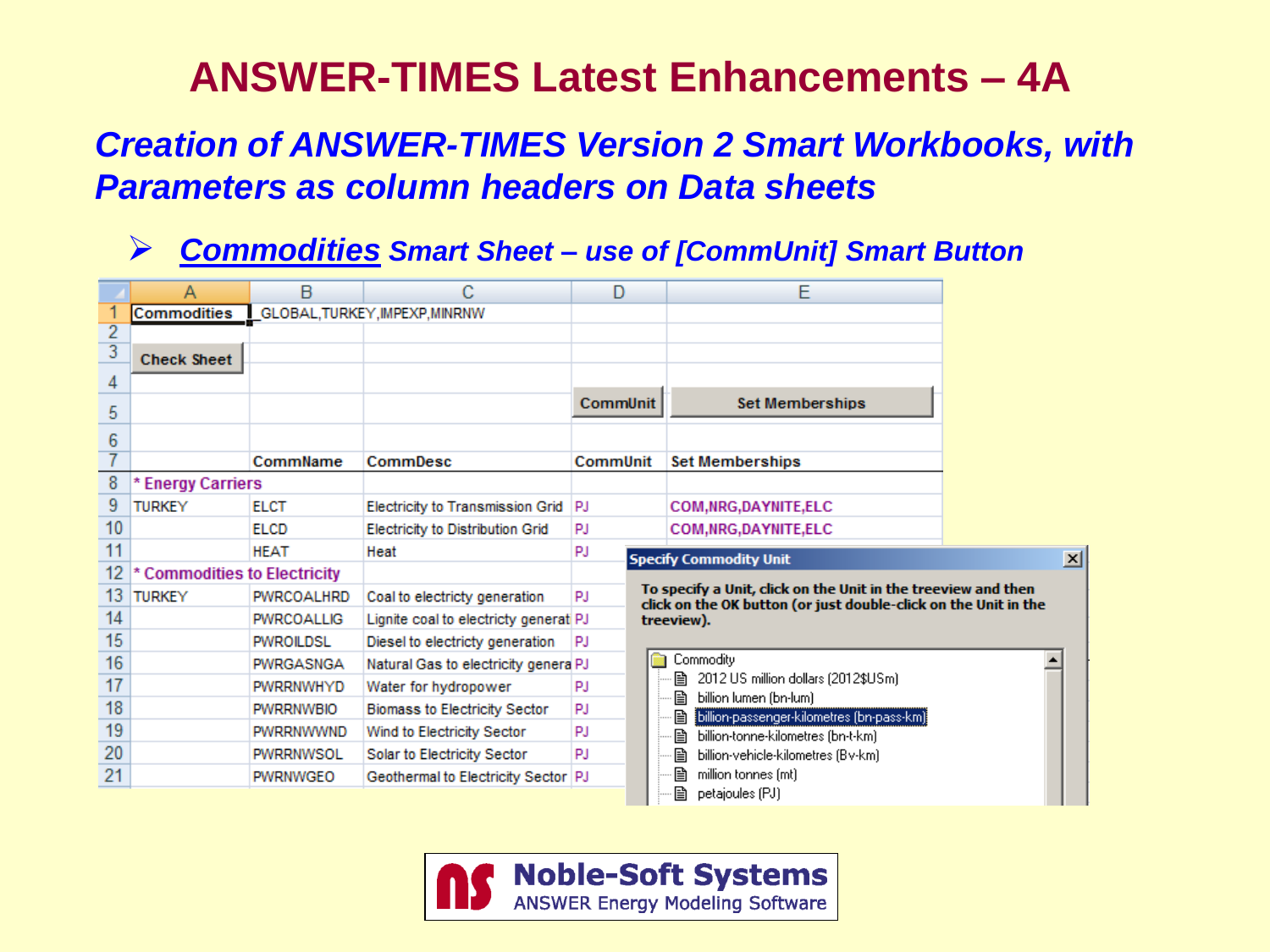## **ANSWER-TIMES Latest Enhancements – 4B**

### *Creation of ANSWER-TIMES Version 2 Smart Workbooks, with Parameters as column headers on Data sheets*

#### *Processes Smart Sheet – use of [Set Memberships] Smart Button*

|                 | А                                                     | B                                    | С                                                                    |                                                           | E<br>D                                                                                             |                        |                                                          |                            |  |  |  |
|-----------------|-------------------------------------------------------|--------------------------------------|----------------------------------------------------------------------|-----------------------------------------------------------|----------------------------------------------------------------------------------------------------|------------------------|----------------------------------------------------------|----------------------------|--|--|--|
|                 | <b>Processes</b> TURKEY                               |                                      |                                                                      |                                                           |                                                                                                    |                        |                                                          |                            |  |  |  |
| $\overline{2}$  |                                                       |                                      |                                                                      |                                                           |                                                                                                    |                        |                                                          |                            |  |  |  |
| $\overline{3}$  | <b>Check Sheet</b>                                    |                                      |                                                                      |                                                           |                                                                                                    |                        |                                                          |                            |  |  |  |
| 4               |                                                       |                                      |                                                                      |                                                           |                                                                                                    |                        |                                                          |                            |  |  |  |
| 5               |                                                       |                                      |                                                                      |                                                           | <b>ProcUnits</b>                                                                                   | <b>Set Memberships</b> |                                                          |                            |  |  |  |
| $\overline{6}$  |                                                       |                                      |                                                                      |                                                           |                                                                                                    |                        |                                                          |                            |  |  |  |
| $\overline{7}$  |                                                       | ProcName                             | <b>ProcDesc</b>                                                      |                                                           | <b>ProcUnits</b>                                                                                   | <b>Set Memberships</b> |                                                          |                            |  |  |  |
| 8               |                                                       | <b>Advanced Electricity Capacity</b> |                                                                      |                                                           |                                                                                                    |                        |                                                          |                            |  |  |  |
| 9               |                                                       | <b>ECOALSTM</b>                      | Pulverized Coal Steam - from 2015                                    |                                                           | PJ,GW                                                                                              | PRC,ELE,SEASON         |                                                          |                            |  |  |  |
| 10              |                                                       | <b>ECOALLIGSTM</b>                   | Lignite Coal Steam - from 2015                                       |                                                           | PJ,GW                                                                                              | PRC,ELE,SEASON         |                                                          |                            |  |  |  |
| $\overline{11}$ |                                                       | ENGAACC10                            | Natural Gas - Combined-Cycle (Turbine)                               |                                                           | <b>PJ.GW</b>                                                                                       | <b>PRC,ELE,DAYNITE</b> |                                                          |                            |  |  |  |
| 12              |                                                       | ENGACC15                             | Natural Gas - Combined-Cycle (Turbin Specify Process Set MemberShips |                                                           |                                                                                                    |                        |                                                          |                            |  |  |  |
| 13              | <b>ENGACC</b><br>Natural Gas - Combined-Cycle (Turbin |                                      |                                                                      |                                                           | To specify Set Memberships, click on the appropriate leaf node in the LHS treeview, adjust the RHS |                        |                                                          |                            |  |  |  |
| $\overline{14}$ | <b>ENGACCA</b><br>Natural Gas - Advanced Combined-Cy  |                                      |                                                                      |                                                           | Additional Characterization as necessary, and then click on the OK button.                         |                        |                                                          |                            |  |  |  |
| $\overline{15}$ | ENGACT10<br>Natural Gas - Combustion Turbine          |                                      | <b>Set Memberships</b>                                               |                                                           |                                                                                                    |                        |                                                          |                            |  |  |  |
| 16              |                                                       | <b>ENGACT15</b>                      | Natural Gas - Combustion Turbine                                     |                                                           |                                                                                                    |                        |                                                          |                            |  |  |  |
| 17              |                                                       | <b>ENGACT</b>                        | Natural Gas - Combustion Turbine                                     |                                                           | Process (PRC)                                                                                      |                        | Additional Characterization                              |                            |  |  |  |
| 18              |                                                       | <b>ENGAACT</b>                       | Natural Gas - Advanced Combustion                                    |                                                           | C3. Combined Heat & Power (CHP)<br>CJ. Demand Device (DMD)                                         |                        | C Annual Time Slice Level<br>C Seasonal Time Slice Level |                            |  |  |  |
| 19              |                                                       | <b>ECOALIGCC</b>                     | Integrated Coal Gasif. Combined Cyck                                 |                                                           | Electric Generation (ELE)                                                                          |                        | O Weekly Time Slice Level                                |                            |  |  |  |
| 20              |                                                       | <b>EBIOIGCC</b>                      | <b>Biomass Integrated Gasification Comb</b>                          | C3. Energy (PRE)<br><sup>[</sup> 3. Heat Generation (HPL) |                                                                                                    |                        | ⊙ Day-Night Time Slice Level                             |                            |  |  |  |
| 21              |                                                       | <b>EGEOBCFS</b>                      | Geothermal - Binary Cycle and Flashe                                 |                                                           |                                                                                                    |                        | □ Distribution System (DISTR)                            |                            |  |  |  |
| 22              |                                                       | <b>EGEOEGS</b>                       | Geothermal - Enhanced Geothermal S                                   |                                                           | [3]. Material (by weight) (PRW)<br>Naterial (by volume) (PRV)                                      |                        |                                                          | $\Box$ Import/Export (IRE) |  |  |  |
|                 |                                                       |                                      |                                                                      | Night Storage (NST)<br>L3. Miscellaneous (MISC)           |                                                                                                    |                        |                                                          |                            |  |  |  |
|                 |                                                       |                                      |                                                                      |                                                           |                                                                                                    |                        | □ Storage, not NST or STK (STGTSS)                       |                            |  |  |  |

 $\vert x \vert$ 

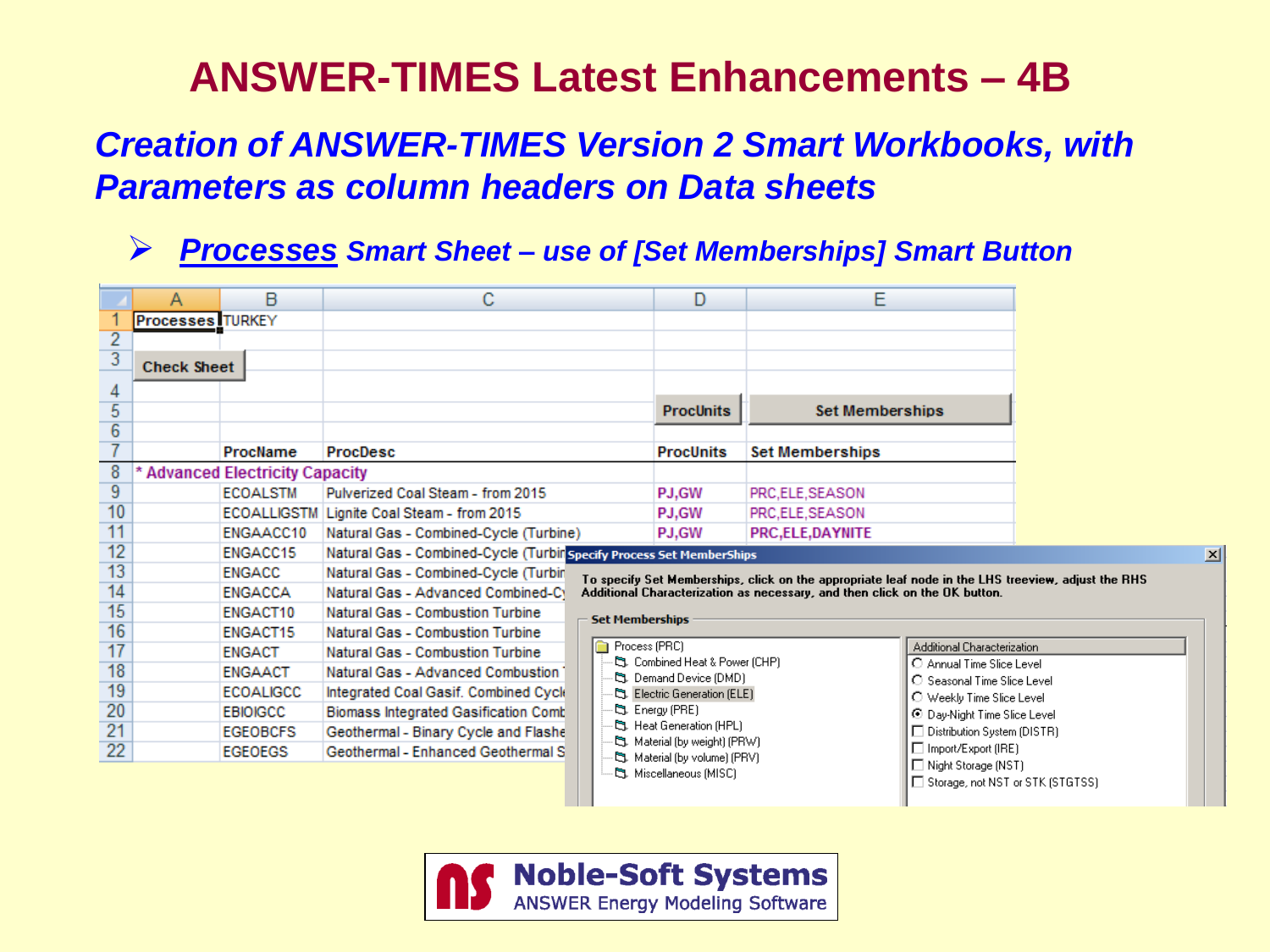## **ANSWER-TIMES Latest Enhancements – 4C**

## *Creation of ANSWER-TIMES Version 2 Smart Workbooks, with Parameters as column headers on Data sheets*

- *CommData Smart Sheet – assorted Smart Buttons, including [Check Sheet]*
- *Use of [CommName, CommDesc] button creates links to Commodities Sheet*

|                | А                      | B             | С                                        | D            | Е        | F        | G               | н          |                 |
|----------------|------------------------|---------------|------------------------------------------|--------------|----------|----------|-----------------|------------|-----------------|
|                | <b>CommData</b>        | <b>TURKEY</b> |                                          |              |          |          |                 |            |                 |
| $\overline{2}$ |                        |               |                                          |              |          |          |                 |            |                 |
| 3              | <b>Check Sheet</b>     |               | CommName, CommDesc, Units                |              |          |          |                 |            |                 |
| 4              | Parameter              |               |                                          |              | COM PROJ | COM PROJ | COM AGG         | COM AGG    | COM AGG         |
| 5              | Qualifier1             |               |                                          |              |          |          | CO <sub>2</sub> | <b>NOX</b> | S <sub>02</sub> |
| 6              | Qualifier <sub>2</sub> |               |                                          |              |          |          |                 |            |                 |
|                |                        | CommName      | <b>CommDesc</b>                          | <b>Units</b> | 0        |          |                 |            |                 |
| 11             | * Heavy Duty           |               |                                          |              |          |          |                 |            |                 |
| 12             |                        | <b>TA</b>     | <b>Transportation.AIR</b>                | bn-pass-km   | 5        | 50       |                 |            |                 |
| 13             |                        | <b>TB</b>     | <b>Transportation.BUS</b>                | Bv-km        | 5        | 50       |                 |            |                 |
| 14             |                        | <b>TM</b>     | <b>Transportation.Medium Duty Trucks</b> | By-km        | 5        | 50       |                 |            |                 |
| 15             |                        | <b>THS</b>    | Transportation.HDV Short Haul            | By-km        | 5        | 50       |                 |            |                 |
| 16             |                        | <b>THL</b>    | <b>Transportation.HDV Long Haul</b>      | By-km        | 5        | 50       |                 |            |                 |
| 17             |                        | TS            | <b>Transportation.SHIP</b>               | bn-t-km      | 5        | 50       |                 |            |                 |
| 18             |                        | <b>TRF</b>    | Transportation.RAIL.FREIGHT              | bn-t-km      | 5        | 50       |                 |            |                 |
| 19             |                        | <b>TRP</b>    | Transportation.RAIL.PASS                 | bn-pass-km   | 5        | 50       |                 |            |                 |
| 20             |                        | ТC            | Transportation.TRUCK.COMMERCIAL          | By-km        | 5        | 50       |                 |            |                 |
| 21             | *<br>Off Road          |               |                                          |              |          |          |                 |            |                 |
| 22             |                        | <b>TOHDSL</b> | Off-road Transport.OH.DSL                | Bv-km        | 5.       | 50       |                 |            |                 |
| 23             |                        | <b>TOHGSL</b> | Off-road Transport.OH.GSL                | Bv-km        | 5.       | 50       |                 |            |                 |
| 24             |                        |               |                                          |              |          |          |                 |            |                 |
| 25             | * Emissions            |               |                                          |              |          |          |                 |            |                 |
| 26             |                        | CO2TRN        | Transportaiton sector CO2                | kt           |          |          | 1               |            |                 |
| 27             |                        | <b>NOXTRN</b> | <b>Transportation sector NOx</b>         | kt           |          |          |                 | 1          |                 |
| 28             |                        | SO2TRN        | <b>Transportation sector SO2</b>         | kt           |          |          |                 |            |                 |

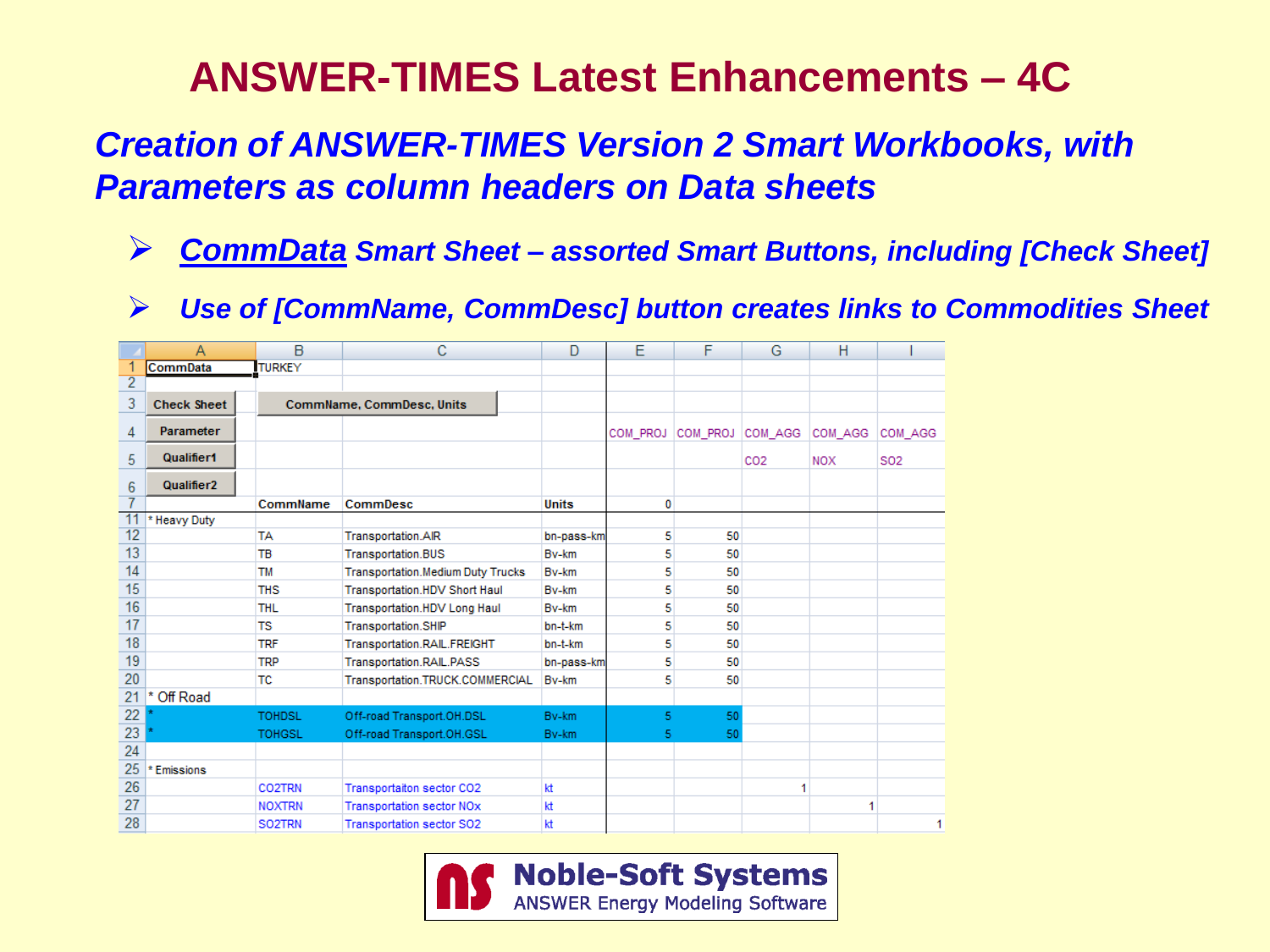# **ANSWER-TIMES Latest Enhancements – 4D**

## *Creation of ANSWER-TIMES Version 2 Smart Workbooks, with Parameters as column headers on Data sheets*

- *ProcData Smart Sheet – assorted Smart Buttons, inc. [CommIN], [CommOUT]*
- *Use of [ProcName, ProcDesc] button creates links to Processes Sheet*
- *Use of [CommIN], [CommOUT] buttons creates links to Commodities Sheet*

|                                | A                  | в                         | С                                                 | D                       | Е                                                    | F              | G                      | H             |                                                | J  | К      |
|--------------------------------|--------------------|---------------------------|---------------------------------------------------|-------------------------|------------------------------------------------------|----------------|------------------------|---------------|------------------------------------------------|----|--------|
|                                | ProcData           | <b>TURKEY</b>             |                                                   |                         |                                                      |                |                        |               |                                                |    |        |
| 2                              |                    |                           |                                                   |                         |                                                      |                |                        |               |                                                |    |        |
| 3                              | <b>Check Sheet</b> | ProcName, ProcDesc, Units |                                                   |                         | <b>CommIN</b>                                        | <b>CommOUT</b> |                        |               |                                                |    |        |
| 4                              | <b>Parameter</b>   |                           |                                                   |                         | If Process Activity is:                              |                |                        |               | ACT_EFF   NCAP_START   NCAP_TLIFE   PRC_CAPACT |    |        |
| 5                              | Qualifier1         |                           |                                                   |                         | Output-based, leave blank.<br>Input-based, insert I. |                |                        | <b>ACTGRP</b> |                                                |    |        |
| 6                              | <b>Qualifier2</b>  |                           |                                                   |                         |                                                      |                |                        | ANNUAL        |                                                |    |        |
|                                |                    |                           | <b>ProcName ProcDesc</b>                          | <b>ProcUnits CommIN</b> |                                                      | <b>CommOUT</b> | <b>Activity</b><br>I/O |               | TID                                            |    | TID    |
| 8                              |                    | <b>ELFGICE</b>            | Landfill gas to energy: Engines                   | PJ.GW                   | <b>PWRRNWLFG</b>                                     |                |                        | 0.36          | 2015                                           | 40 | 31.536 |
| $\overline{9}$                 |                    |                           |                                                   |                         |                                                      | <b>ELCT</b>    |                        |               |                                                |    |        |
| 10                             |                    | <b>ELFGGT</b>             | Landfill gas to energy: Gas Turbine PJ, GW        |                         | <b>PWRRNWLFG</b>                                     |                |                        | 0.3           | 2015                                           | 40 | 31.536 |
| 11                             |                    |                           |                                                   |                         |                                                      | <b>ELCT</b>    |                        |               |                                                |    |        |
| 12                             |                    | <b>ELFGST</b>             | Landfill gas to energy: Steam Turbi PJ, GW        |                         | <b>PWRRNWLFG</b>                                     |                |                        | 0.271         | 2015                                           | 40 | 31.536 |
| 13                             |                    |                           |                                                   |                         |                                                      | <b>ELCT</b>    |                        |               |                                                |    |        |
| 14                             |                    | <b>ELFGGCC</b>            | Landfill gas to energy: Combined C PJ, GW         |                         | <b>PWRRNWLFG</b>                                     |                |                        | 0.45          | 2015                                           | 40 | 31.536 |
| 15                             |                    |                           |                                                   |                         |                                                      | <b>ELCT</b>    |                        |               |                                                |    |        |
| 16                             |                    |                           | EMSWSTM Municipal Solid Waste: Waste-to-er PJ, GW |                         | <b>PWRNWMSW</b>                                      |                |                        | 0.2           | 2010                                           | 40 | 31.536 |
| 17<br>$\overline{\phantom{a}}$ |                    |                           |                                                   |                         |                                                      | <b>ELCT</b>    |                        |               |                                                |    |        |

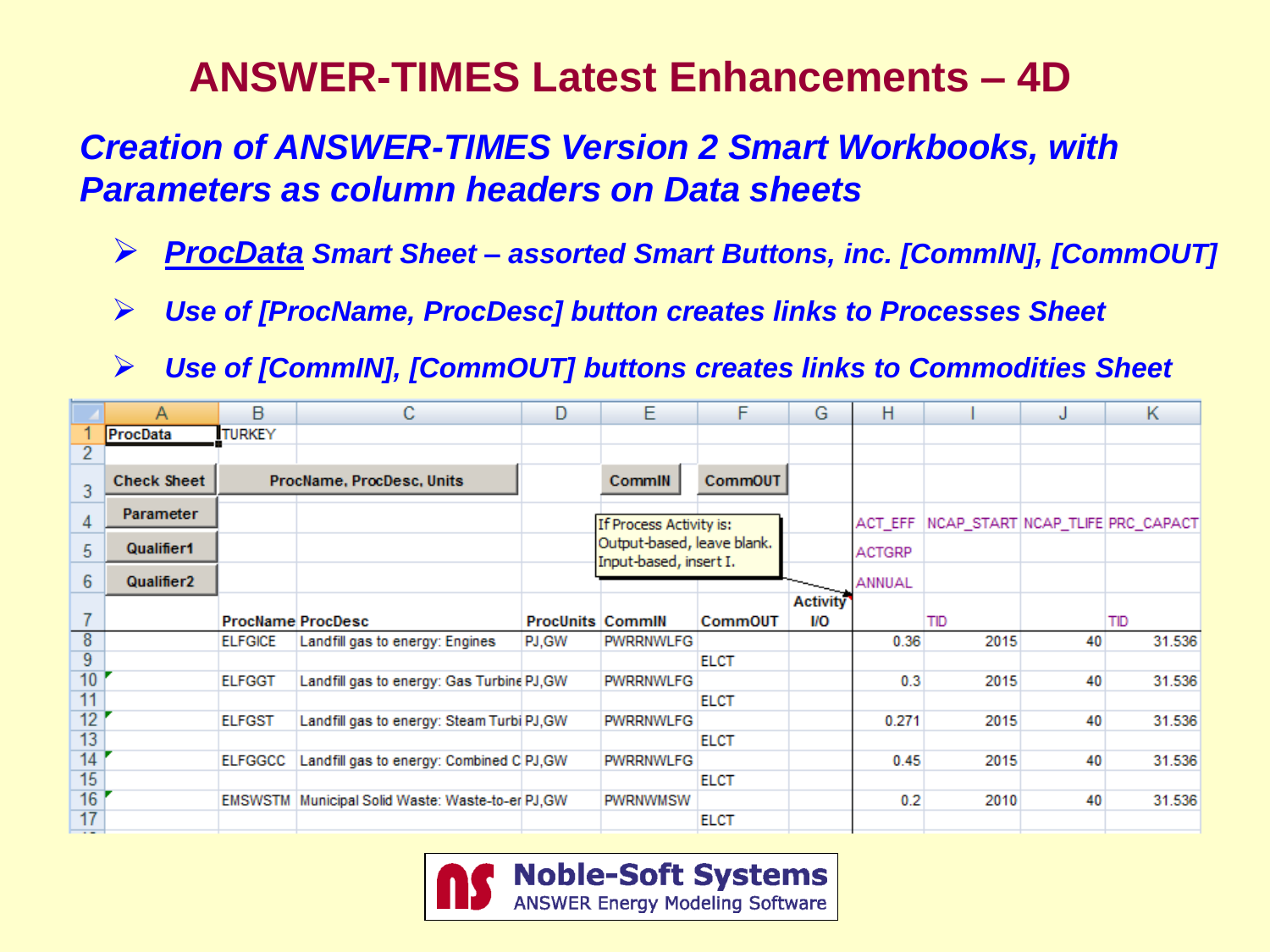## **ANSWER-TIMES Latest Enhancements – 4E**

- ◆ Import Model Data from Excel facility in ANSWER-TIMES EXE *enhanced to handle new ANSWER-TIMES Smart Workbooks*
	- *Includes auto-generation of TOP-IN, TOP-OUT, PRC\_ACTUNT (and where PCG is a true CG, auto-generation of true CG and its associated COM\_GMAPs)*

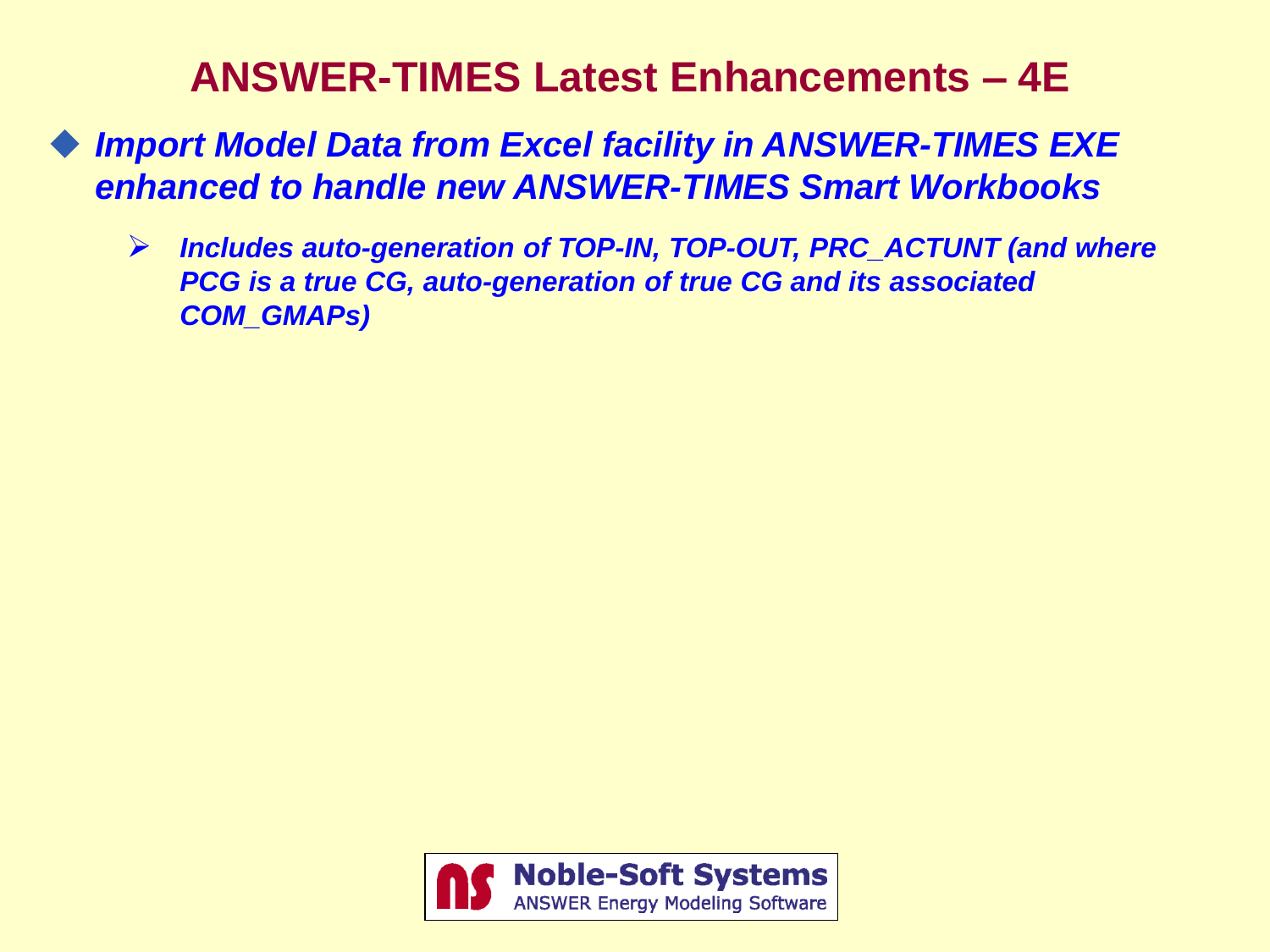# **ANSWER-TIMES ver2 Smart Workbook Enhancements Pending (for ETSAP TIMES Starter Model)**

 *Improve handling of process parameters that have CG (Commodity Group) arguments*

- *Best achieved by introducing CommGroups "smart" worksheet, and modifying ProcData sheet accordingly?*
- *Remove ProcData sheet restriction that CommIN and CommOUT commodities for a process must be specified on different rows*
	- *Restriction because ambiguity: some TIMES process parameters can be used to specify either input or output commodities*
- *Introduce Constraints and ConstrData "smart" sheets?*

### *Other Enhancements Needed*

- *Update ANSWER-TIMES EXE to handle Import of new/changed "smart" worksheets*
- *Create ver2 Smart Excel Workbook Manual*
- *Create small demonstration ver2 Smart Excel Workbook and associated ANSWER-TIMES database*
- *Consolidate ver1 and ver2 Workbooks into single Smart Excel Workbook?*